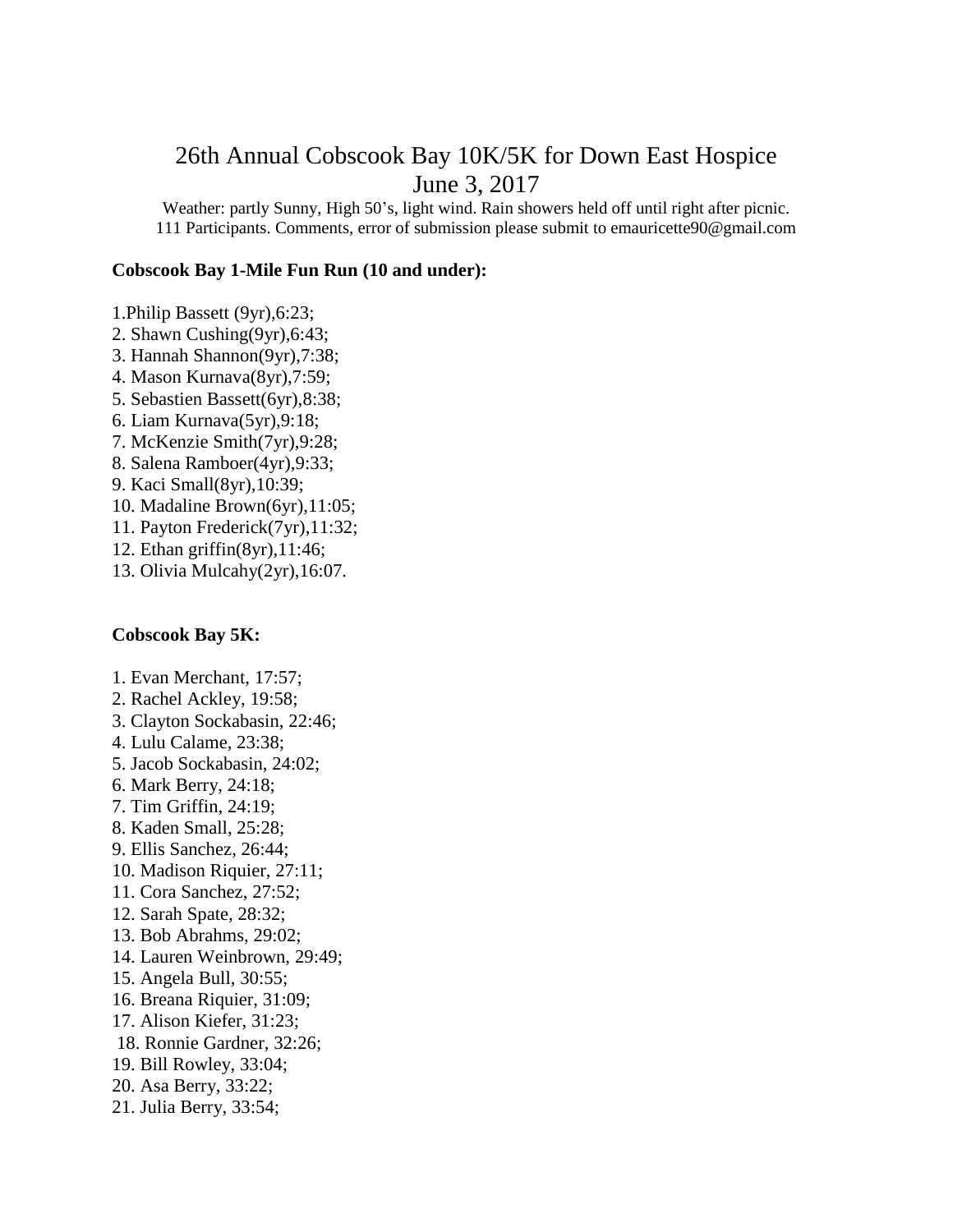22. Chloe Scott, 34:11; 23. Becry Lee, 35:16; 24. Kathy Scott, 42:13; 25. Mary Anderson, 44:30(1st walk); 26. Kris Mesmen, 44:36; 27. Melissa Small, 47:04; 28. Linda Gralenski, 47:49; 29. Michael Gralenski, 47:52; 30. Pat Chasse, 47:56; 31. Carolyn Nicholas, 49:43; 32. Vanessa Ellington, 49:44; 33. Karla Frederick, 49:45; 34. Megan Sinclair, 51:57; 35. Lauren Simpson, 51:58; 36. Lou Esposito, 51:59; 37. Alison Brennan, 52:53; 38. Tom Brennan, 52:55; 39. Cindy Cox, 52:57; 40. Tammy McPhail, 52:59; 41. Ann Simmons, 54:57; 42. Dennis Mahar, 54:58;

43. Mary Brezinski, 55:29.

## **Cobscook Bay 10K Race:**

- 1. Peter Williams (39), 39:48;
- 2. Chris Neal (64), 41:45;
- 3. Hunter Umphrey (29), 42:32;
- 4. Peter Lodge (53), 43:22;
- 5. Tim Pearson (53), 45:23;
- 6. Austin Townsend, Jr. (63?), 46:15;
- 7. Uriah Anderson (36), 46:43;
- 8. Laura Ramboer (39), 46:44;
- 9. Lisa Kingsbury (58), 46:47;
- 10. Bret Hanson (57), 49:34;
- 11. Tony Santiago (63), 49:42;
- 12. Andy Pottle (54), 51:36;
- 13. Chris Almy (68), 51:17;
- 14. Amy Dowley (31), 51:27;
- 15. Harry Thompson (26), 51:36;
- 16. Rachel Umphrey (30), 51:48;
- 17. Ashley Santerre (25), 52:06;
- 18. Jeremy Nettleton (44), 52:12;